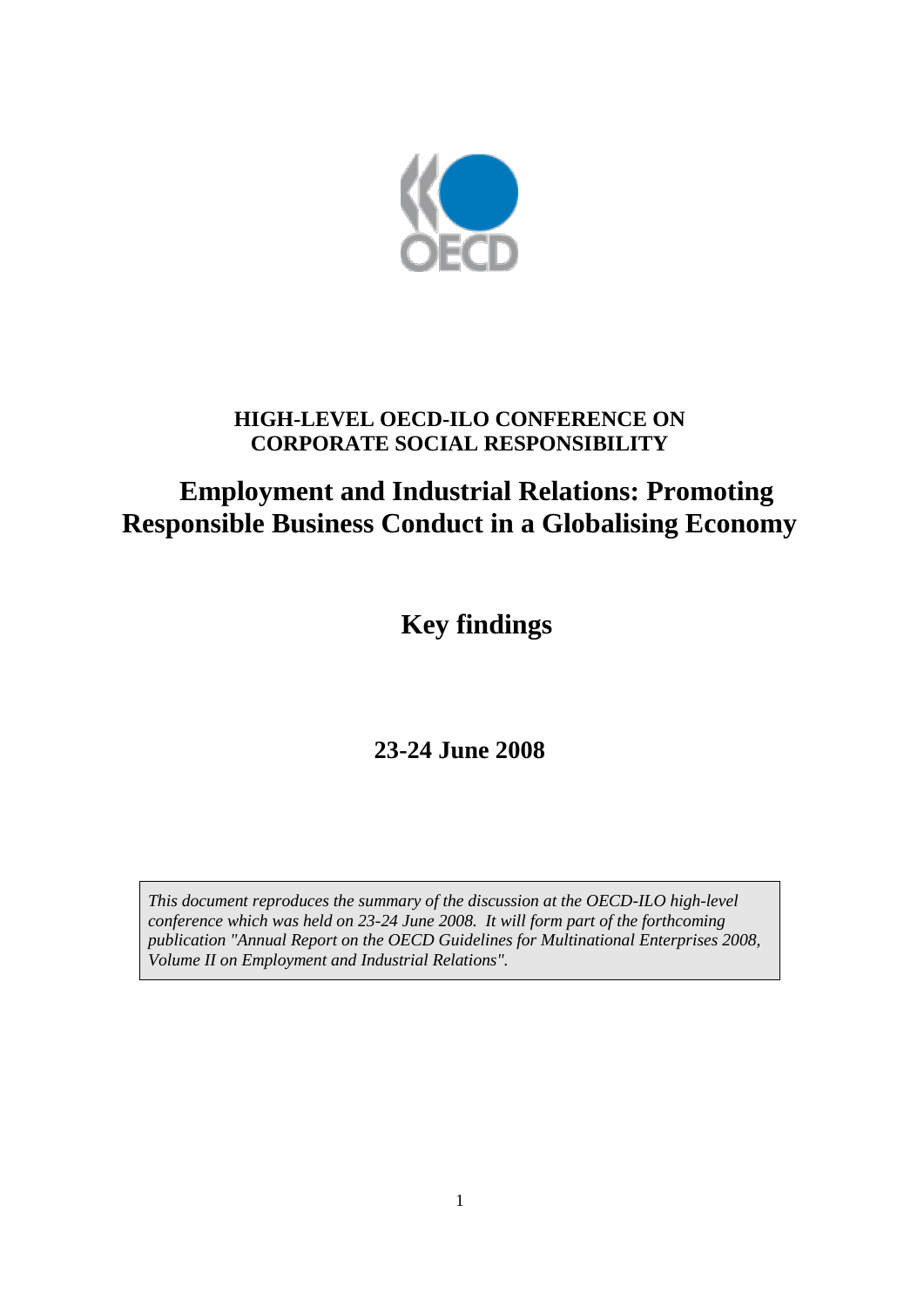# **ACKNOWLEDGEMENTS**

The National Contact Points, the OECD Investment Committee and Employment, Labour and Social Affairs Committee, and the ILO wish to thank all of those who actively contributed to the OECD-ILO Conference on Corporate Social Responsibility held in Paris on 23-24 June 2008 in conjunction with the eighth annual meeting of the National Contact Points, and more particularly:

*Mr. Gilles DE ROBIEN*, Ambassador for Social Cohesion, France

*Professor John G. RUGGIE*, Special Representative of the UN Secretary-General on Business and Human Rights

*Mr. Vladimír ŠPIDLA*, EU Commissioner for Employment, Social Affairs and Equal Opportunities

*Mr. Carlos A. TOMADA***,** Minister of Labour, Employment and Social Security, Argentina

*Ms. Elisabeth WALAAS*, State Secretary, Ministry of Foreign Affairs, Norway

*Mr. Karl-Josef WASSERHÖVEL*, State Secretary for Labour and Social Affairs, Germany

And the following invited speakers and respondents from government, business, labour, international, organisations and non-governmental organisations:

*Ms. Sharan BURROW*, President, Australian Council of Trade Unions and Vice-Chairperson of the ILO MNE Subcommittee

*Mr Gary CAMPKIN*, Head, International Group, Confederation of British Industry (CBI)

*Ms. Carla COLETTI*, Director of International Relations, International Metalworkers' Federation

*Ms. Karen CURTIS*, Deputy Director, ILO International Labour Standards Department

*Mr. John EVANS*, Secretary General, Trade Union Advisory Committee to the OECD (TUAC)

*Mr. Michael HENRIQUES*, Director, ILO Job Creation and Enterprise Development Department

*Mr. Stephen HINE*, Head of International Relations, Ethical Investment Research Institute (EIRIS)

*Mr. Richard HOWITT*, MEP, European Parliament Rapporteur on Corporate Social Responsibility

*Mr. Miroslaw IZIENICKI*, President & CEO, Fifth Capital Group, London

*Mr. Emmanuel JULIEN*, Deputy Director, Directorate for Social Affairs, Mouvement des Entreprises de France (MEDEF)

*Mr. S. KRISHNAN*, Additional Secretary, Ministry of Labour and Employment, India

*Mr David LAMOTTE*, Programme Manager, ILO Job Creation and Enterprise Development Department and a.i. Programme Manager, ILO Multinational Enterprises Programme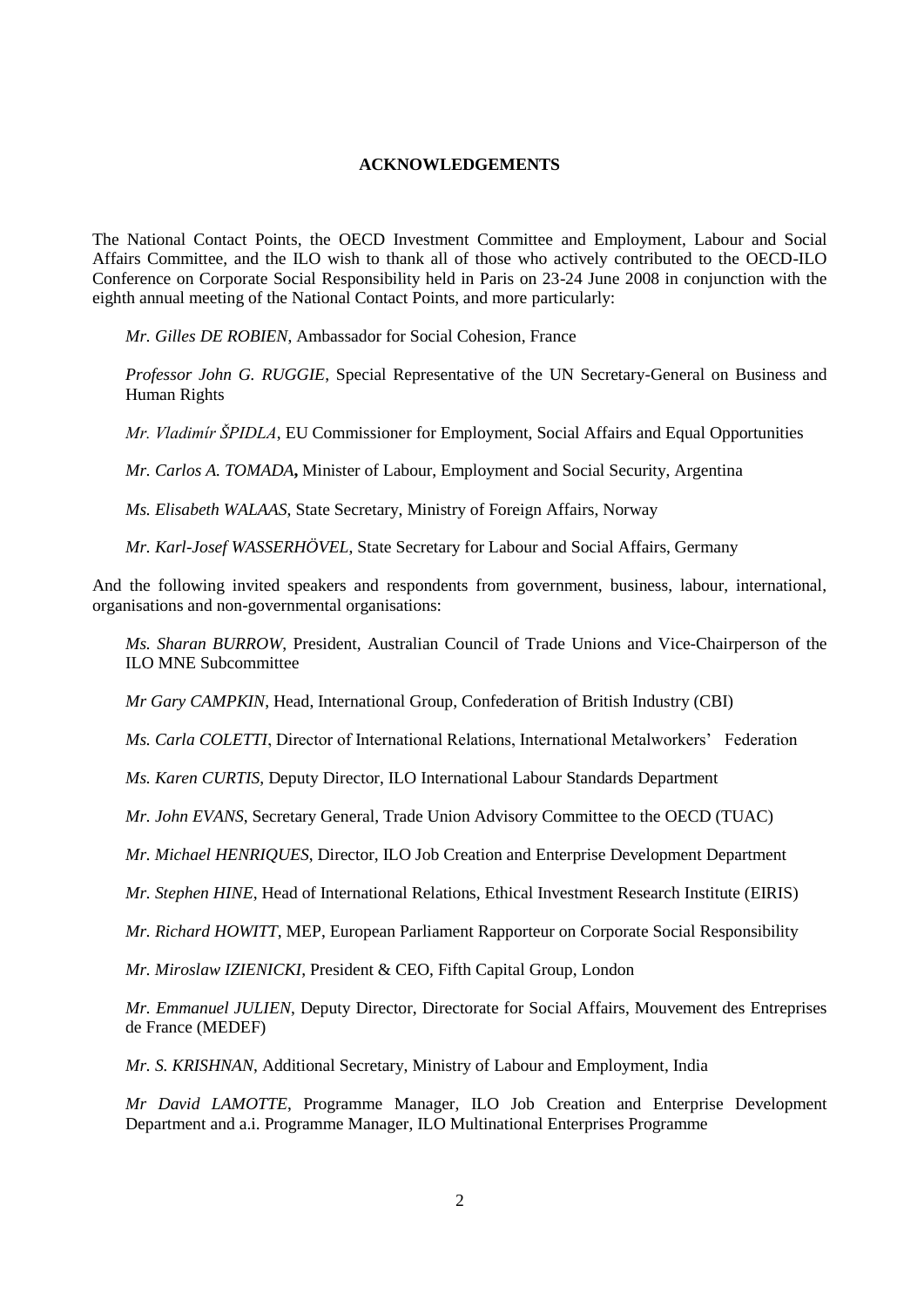*Ms. Serena LILLYWHITE*, Manager, Ethical Business, Brotherhood of St Laurence

*Mr. Vernon MACKAY*, Chair of the OECD Investment Committee Working Party and Canadian National Contact Point

*Mr. John MARTIN*, Director, OECD Directorate for Employment, Labour and Social Affairs

*Mr. Hiroyuki MATSUI*, Assistant to the Director General, Nippon Keidanren, Japan

*Mr. Lothar MEINZER*, Director, Sustainability Centre, BASF

*Ms. Nidya NEER*, Co-ordinator for CSR and Decent Work, Ministry of Labour, Employment and Social Security, Argentina

*Ms. Jane NELSON,* Senior Fellow and Director, Corporate Social Responsibility Initiative, Harvard University

*Ms. Veronica NILSSON*, Senior Policy Advisor, Trade Union Advisory Committee (TUAC)

*Ms. Nicole NOTAT*, President, Vigeo

*Mr. Joris OLDENZIEL*, Senior Researcher, Centre for Research on Multinational Corporations (SOMO), the Netherlands

*Mr. Bülent PIRLER*, Secretary-General, Turkish Confederation of Employer Associations (TISK)

*Mr. Pierre PORET*, Head of OECD Investment Division

*Mr. Stephen PURSEY*, Director, Policy Integration and Statistics Department and Senior Advisor to the Director General, ILO

*Mr. Govindasamy RAJASEKARAN*, General Secretary, Malaysian Trade Union Congress

*Mr. Manfred SCHEKULIN*, Chair of the Investment Committee

*Mr. Nick SMYTHE*, Senior Manager and Head of Industrial Relations, Gold Fields Limited, South Africa

*Mr. James VIRAY*, Director, Office of International Labor and Corporate Social Responsibility, U.S. Department of State

*Mr. Brent WILTON*, Deputy Secretary-General, International Organisation of Employers (IOE)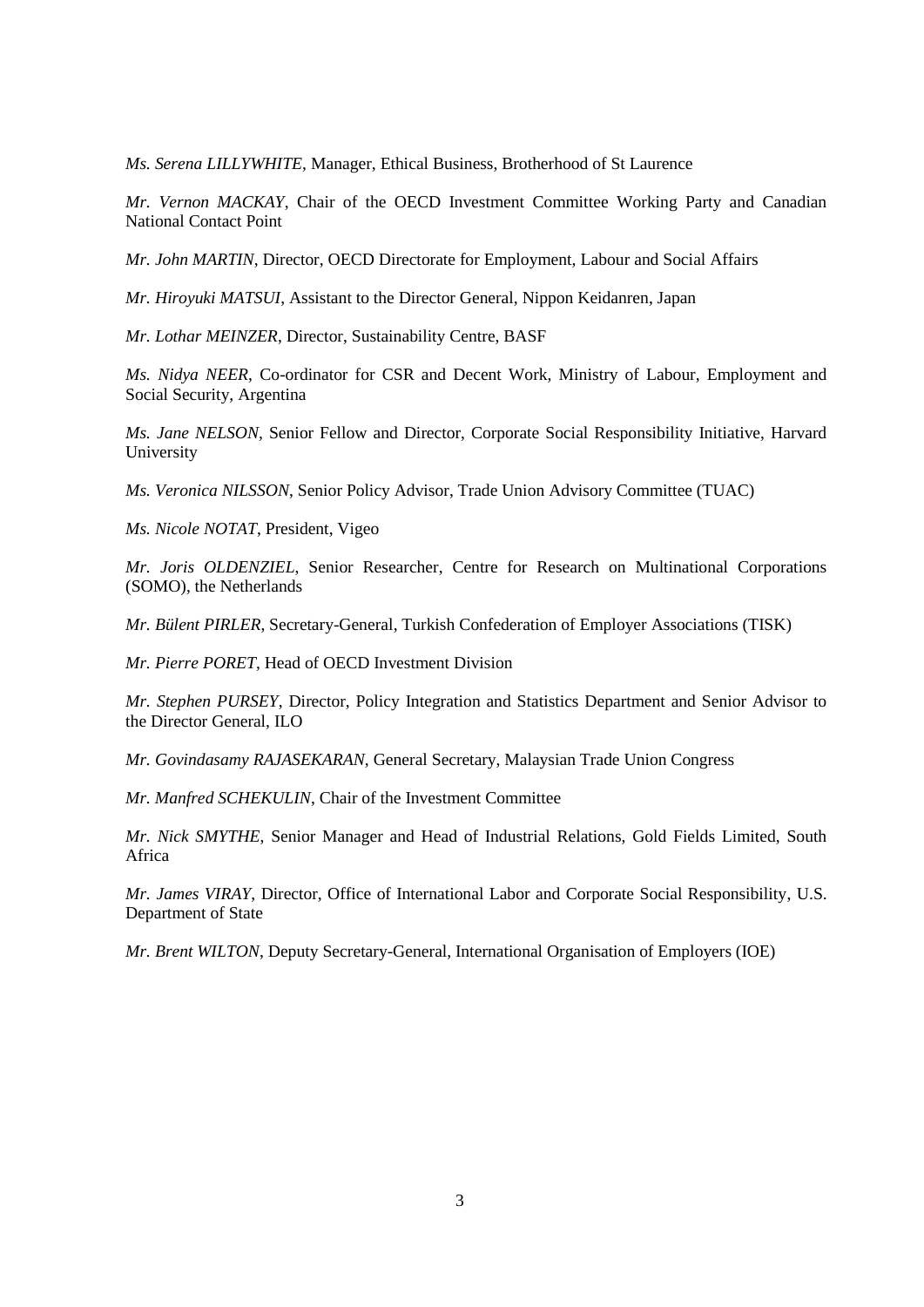# **SUMMARY OF THE DISCUSSION**

The OECD Guidelines for Multinational Enterprises aim to ensure that the operations of multinational enterprises are in harmony with government policies, to strengthen the basis of mutual confidence between enterprises and the societies in which they operate, to help improve the foreign investment climate and to enhance the contribution to sustainable development made by multinational enterprises. In order to achieve these goals, the 41 governments adhering to the Guidelines have committed themselves to participating in the Guidelines' unique implementation procedures.

Each year, the OECD holds a Roundtable on Corporate Responsibility to correspond with the annual meeting of the National Contact Points (NCP). Designed to discuss emerging issues and relevant policy developments in corporate responsibility, the meetings also aim to assist NCPs in their work promoting and implementing the OECD Guidelines for Multinational Enterprises in their respective adhering countries.

In response to the 2007 OECD Ministerial Meeting and the G8's focus on the social dimension of globalisation at the Heiligendamm Summit on 6-8 June 2007, this year's event was jointly organised with the ILO and devoted to the subject of "Employment and Industrial Relations: Promoting Responsible Business Conduct in a Globalising Economy." Representatives of governments, business, labour, and other stakeholders convened to:

- identify the responsible business practices that can lead to better employment conditions and industrial relations;
- engage OECD and non-OECD member governments in discussion of the different public policies for promoting responsible business conduct with regard to employment and industrial relations; and
- enhance co-operation between the OECD and the ILO in increasing awareness and performance of the OECD Guidelines and the ILO MNE Declaration.

The Conference was attended by 275 participants representing approximately 45 countries. Argentina, France, Germany, Norway, India and the EU were represented at Ministerial or an otherwise high level. High-ranking representatives from employers' and workers' organizations were also key participants. The discussion was divided into five sessions that explored issues relevant to the conference's focus. Each session consisted of presentations and a panel of respondents drawn from government, multilateral organisations, business, labour and civil society. The following summary is organized according to each session's main theme. The event was held under the Chatham House Rule<sup>1</sup> and this summary conforms to that rule.

 $\overline{1}$ 

<sup>1</sup> Chatham House defines the Chatham House Rule as follows: *When a meeting, or part thereof, is held under the Chatham House Rule, participants are free to use the information received, but neither the identity nor the affiliation of the speaker(s), nor that of any other participant, may be revealed.* For more information please see [www.riskythinking.com/glossary/chatham\\_house\\_rule.php.](http://www.riskythinking.com/glossary/chatham_house_rule.php)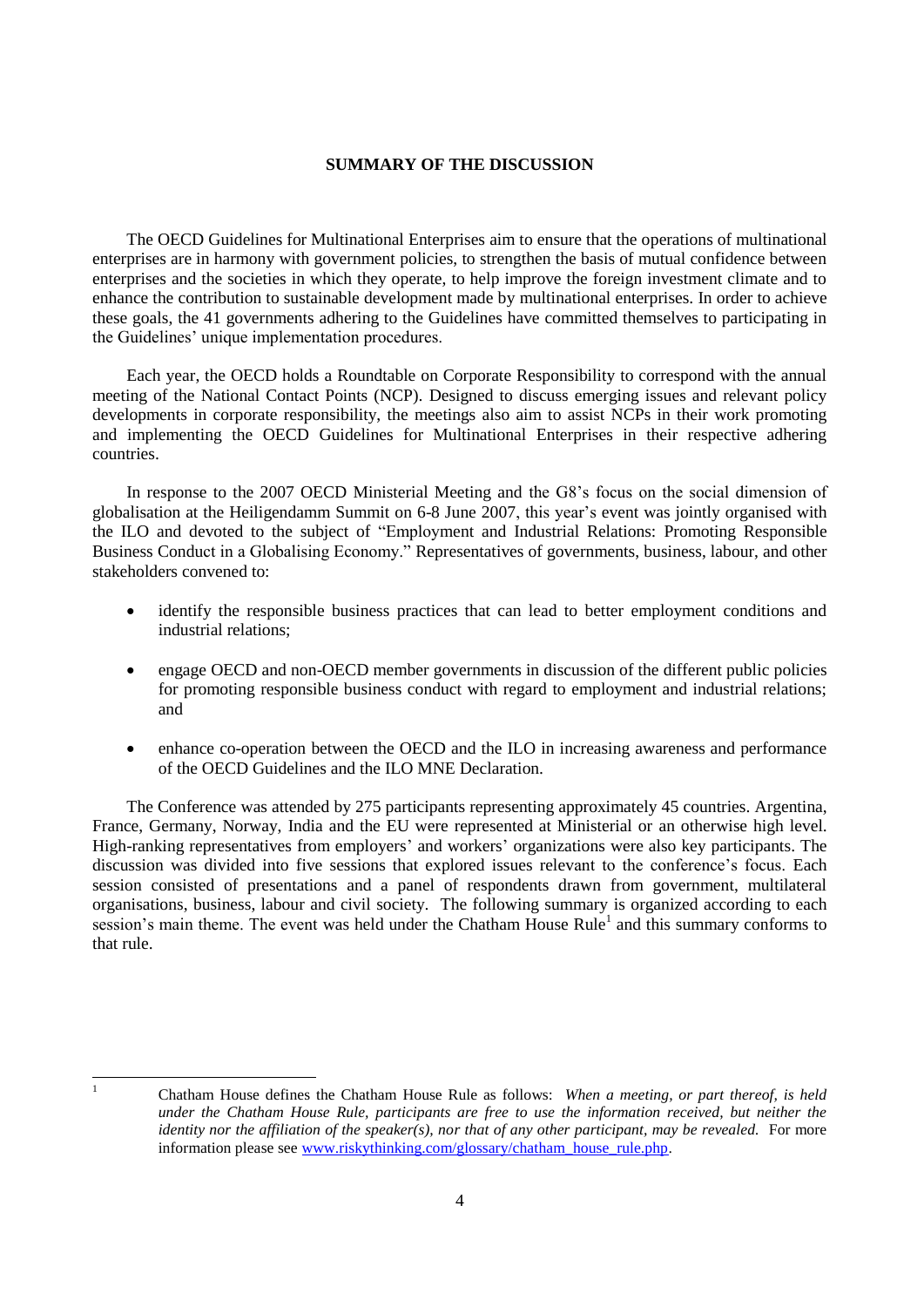#### **1. Corporate social responsibility and the social dimension of globalisation**

The Conference benefitted from keynote presentations by the OECD Secretary-General, the representative of the ILO Director General, and ministerial or otherwise high-level representation from Argentina, France, Germany, Norway, India and the European Union. The Special Representative of the UN Secretary-General on Business and Human Rights also delivered a defining intervention. The following messages were conveyed.

**Corporate social responsibility (CSR) with regard to employment and industrial relations ranks high on the global agenda**. In June 2007, the G8 leaders committed themselves to strengthening the principles of CSR and actively promoting internationally agreed CSR and labour standards codified in such instruments as the OECD Guidelines and the ILO Tripartite Declaration for Principles concerning Multinational Enterprises and Social Policy (ILO MNE Declaration). They explicitly asked the OECD to act as a platform for engaging with emerging economies on CSR issues. This reflects the high level of importance ascribed to CSR. Efforts to promote and support CSR gathered momentum and gained traction throughout 2007, and building upon them is a top priority. In June 2008, the ILO adopted a landmark "Declaration on Social Justice for a Fair Globalization," which aims to act as a "compass" for navigating globalisation's reshaping of work arrangements. In fall 2008, during its European Union Council Presidency, the French government will hold a CSR conference, while the Norwegian government is planning a high-level conference on Decent Work. G8 outreach to emerging markets on CSR will continue to be actively pursued.

**CSR is not merely a buzzword** – even if it is used to describe a range of different objectives and initiatives that have evolved in the last decade. At its core, CSR is about business contributing to the social progress that globalisation and development should deliver. CSR has often been referred to as voluntary initiatives that extend beyond mere compliance with local legal requirements and internationally agreed upon standards to include responding and meeting societal expectations on business' contribution to economic and social development. At the same time, there is broad recognition that the primary responsibility of business is to fully respect and observe laws and internationally recognized standards even when these are poorly enforced by governments. CSR slots into an internationally agreed framework in which states bear the duty to protect human rights and corporations have the responsibility to respect these rights. This entails identifying, acknowledging and assuming these different, yet complementary responsibilities.

**A business vision focused solely on financial performance is now widely acknowledged as too narrow.** The private sector can no longer seek to create long-term value without accounting for the social, economic and environmental impact of its activities, for it is the management of these impacts that will enable it to reduce costs and minimize risks. In MNEs, good employment and industrial relations need to be re-emphasized, recognizing that the influence and power of this business dimension extends beyond the direct labour force to the entire value chain, local economy and quality of life for broad segments of a country's population. Decent work must be a global reality in order to build cohesive societies and demonstrate good governance.

**Governments should lead by example.** Government and business must work together to calibrate the principles of responsible business conduct "that will take us beyond the old confrontations between state and market." One ministerial representative noted the need to align the contents of private initiatives to the conditions in which each nation is developing, while upholding international norms. Until recently, discussion and setting of responsible business conduct standards fell largely within the purview of the developed countries. Public-private engagement in emerging economies on structuring a competitive market economy and providing adequate social protection is essential to advancing responsible business conduct worldwide. According to one high-level government representative, public authorities have three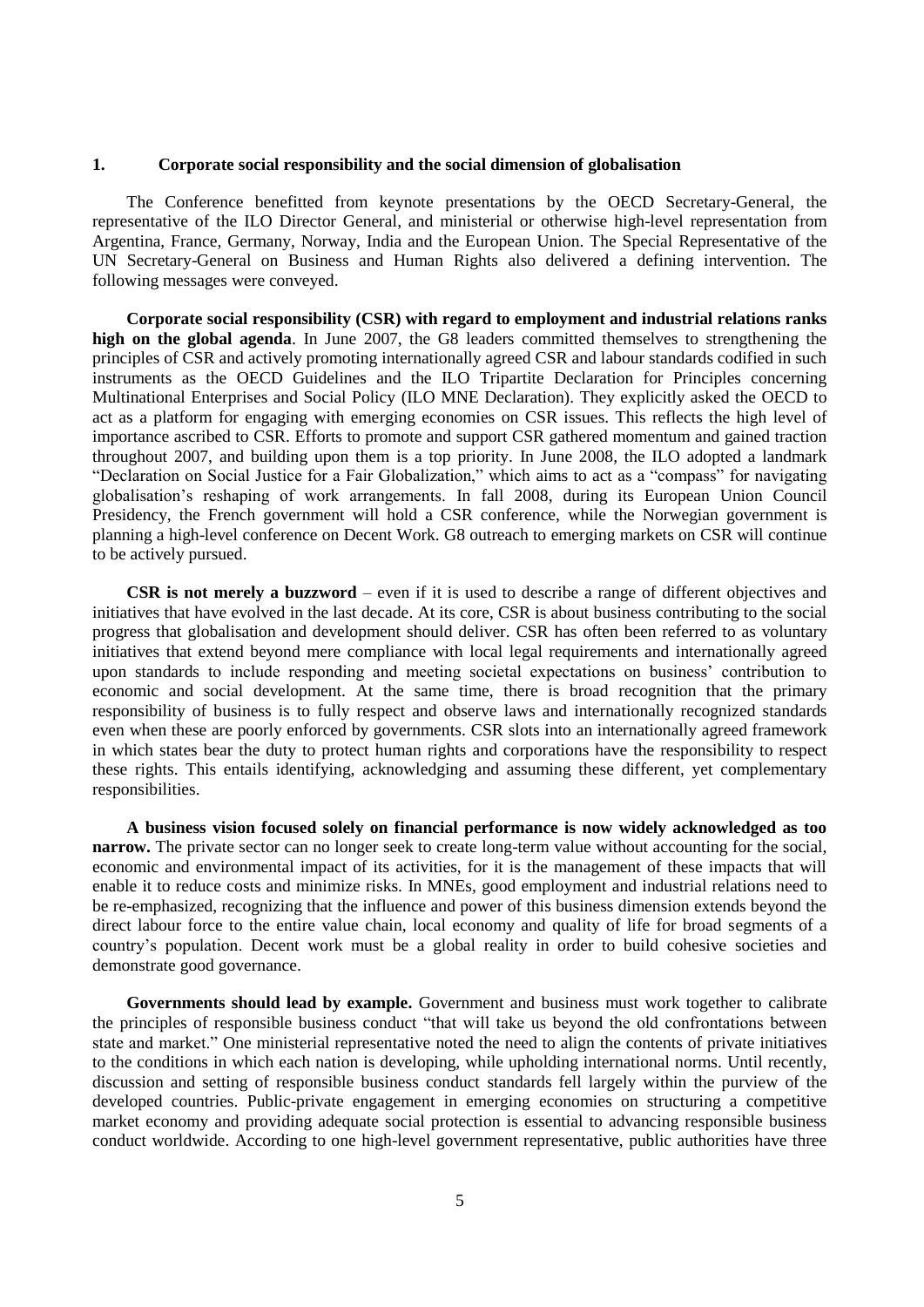important functions in facilitating private initiatives. First, the public authorities must embrace transparency. Then, the utility of "example-setting" must be internalized and realized. Lastly, a constant process of dialogue with corporations and social partners accompanied by appropriate legislation will be most effective in improving global governance and encouraging good business practice. Another high-level speaker noted the vital role consumers play in driving demand for private initiatives and the need for government to facilitate their participation. There is also the need for outreach to small- and medium-sized enterprises in order to bind them into accepted principles and standards of responsible business conduct.

**The OECD Guidelines and ILO MNE Declaration can reorient business activities.** Participants noted the synergies between the OECD and ILO's instruments for promoting responsible business conduct. While the two tools have undergone comprehensive and far-reaching revisions, it is necessary to make them more effective. Translating the shared principles contained within the two instruments into the daily workings of government and MNEs is the challenge ahead – and progress is contingent on taking stock of current corporate and public sector practices. This is not just a question of ethics, it is also central to economic development.

#### **2. Taking Stock of Multinational Enterprises' Practices: Opportunities and Challenges**

**Foreign direct investment (FDI) by MNEs can drive improvements in employment and living standards for workers.** A recent OECD study examined FDI by MNEs to ascertain its impact on employment and industrial relations. FDI has become the most important source of external finance for many developing countries. The global stock of FDI has increased from less than 5% of world GDP in 1980 to more than 25% in 2006. While the bulk of FDI continues to take place between OECD countries, the non-OECD share has grown rapidly: inward FDI to non-OECD countries increased from 22% in 1990 to 32% in 2005, while outward FDI increased from 10% to 17% over the same period. With regard to employment and industrial relations, FDI can benefit host countries through higher-quality job creation. Yet, concerns persist about labour practices in the foreign operations of MNEs. The OECD analysis not only analyzed the wages and working conditions offered by OECD-based MNEs to their workforces in host - both OECD and non-OECD - countries, but also considered possible spill-over effects to local firms.

**Recent data indicates that MNEs tend to provide higher pay, especially in developing countries**: foreign takeovers by an OECD-based multinational tend to raise average wages by 10 to 20 % in Brazil and Indonesia and between 3 and 10 % in Germany, Portugal and the UK. Moreover, the positive wage effect is not confined only to an MNE's direct employees. Domestic firms that engage with foreign firms in the supply chain or that hire managers with prior experience in foreign firms tend to be larger, more productive and pay higher wages than comparable local firms that do not engage with MNEs. They are also more likely to provide training courses to their employees, but there is no apparent difference in terms of union membership between such firms engaging with MNEs and other domestic firms. A high level participant from an emerging market economy pointed out, however, that if evidence about the positive practices and more favourable wages of MNEs may have been stronger some fifteen to twenty years ago, it also appears that the competitive pressure of recent years appear has induced an increasing number of these enterprises to follow the not so attractive practices of domestic firms. In order to reduce cost, a larger number of MNE's outsource even core activities and fail to take into account the poor working conditions and bad practices of their contractors.

**Responsible corporate management of employment and industrial relations varies across issues, regions and sector**. An essential component in assessing MNEs' impact on employment and industrial relations is to examine the relevant corporate responsibility policies, systems and reporting procedures in place within the corporations. Tracking companies non-financial performance is of increasing importance to investors, who view companies that perform well on a broadened range of indicators encompassing environmental, social and governance issues as lower risk and more competitive. In a study commissioned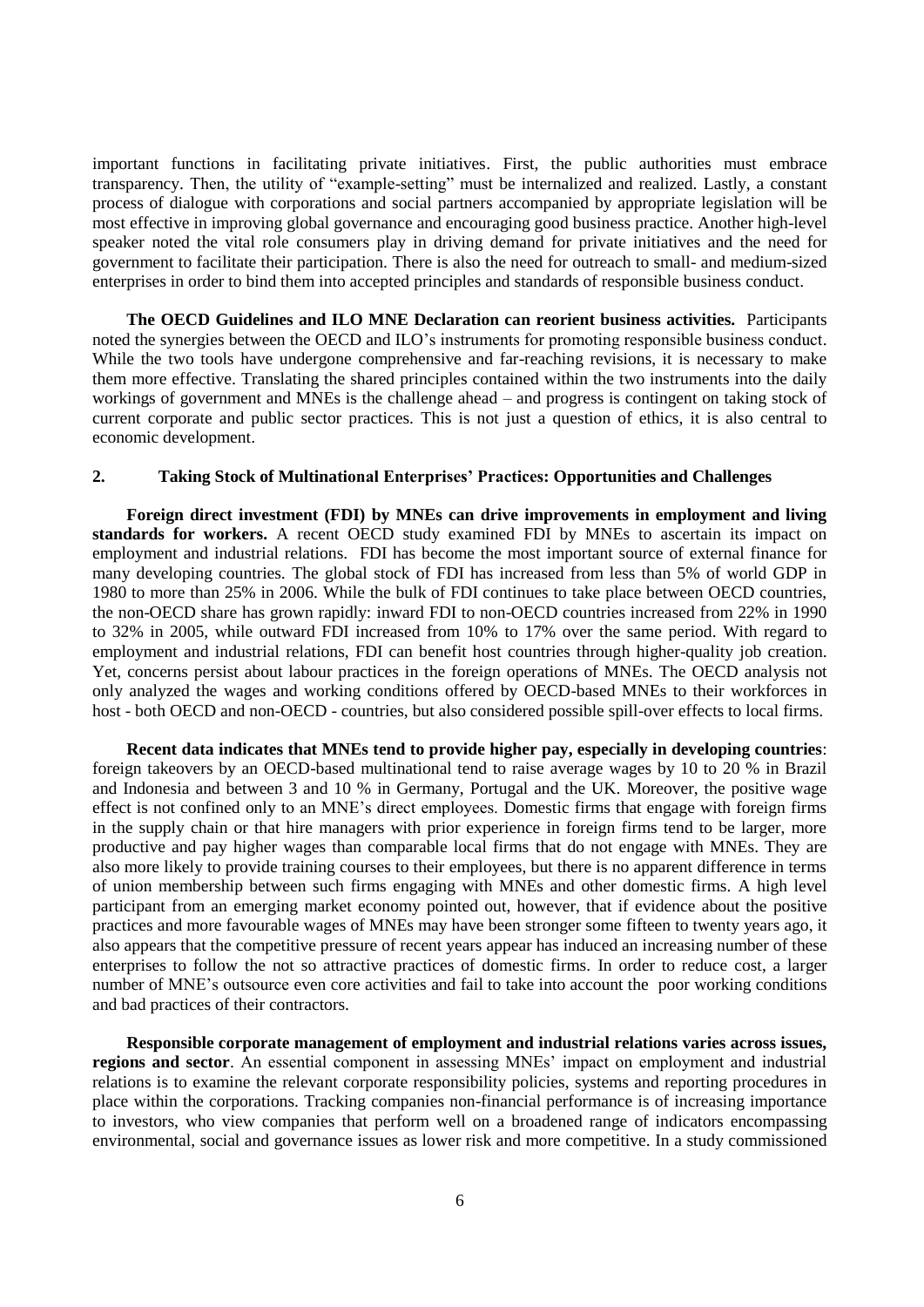by the OECD to EIRIS, companies' management of a range of labour issues – such as equal opportunity, health and safety, job security and training, freedom of association, child and forced labour – were examined to determine which standards and systems tended to emerge as those most widely adopted across regions and sectors. The study found that companies from OECD member countries in Europe were most advanced in their management and development of labour practices, followed by companies from the OECD countries of North America and Asia-Pacific. Regional variations can be attributed to several factors with pressure from civil society stakeholders and the responsible investment community potentially playing a large role. Yet, as managers of responsible investment funds increasingly call for corporate codes of conduct to directly reference the ILO core labour standards, the performance of companies in certain regions could improve over time as they come under more pressure to meet such expectations.

The study revealed that equal opportunity is a high-profile issue with 80% of companies possessing developed policies and systems. Health and safety systems were also highly developed across all regions, with the exception of non-OECD/emerging economies. These findings underscore the positive role of strong governmental involvement in increasing MNEs positive performance. Well-developed legal and regulatory requirements around health and safety, and equal opportunity issues can explain the high level of interest and commitment shown by employers to these issues.

Difficulties remain in ensuring that FDI contributes positively to employment and industrial relations, and that companies engage in responsible business conduct. Participants emphasized the need to remember the intense competition among countries for FDI, the skewed distribution of FDI, and the changing nature of its flows to and from non-OECD economies. There was a call for a concerted effort to combat the mistaken belief on behalf of some countries that lax labour standards translate into increased economic competitiveness. In countries with weak legislation or enforcement, CSR is regarded as an important complement to national law and international norms, and some participants noted its ability to pioneer good practices. Yet studies show that freedom of association and collective bargaining are referred to in only a small percentage of voluntary corporate codes of conduct. Unilateral private initiatives can be perceived to lack legitimacy and credibility, and to counteract this perception, some participants stressed inclusion of social partners in setting CSR standards.

**The changing nature of work arrangements and increasingly complex supply chains present continued challenges.** Several representatives stressed the importance of looking beyond MNEs when assessing the impact of investment on employment and working conditions. Increases in outsourcing, subcontracting and temporary work arrangements obfuscate the division of responsibility and capacity for oversight. Long, complex supply chains also complicate the ability to control for labour rights infringement. This suggests there may be an even greater need to protect workers rights throughout the supply chain. The EIRIS study found low levels of reporting on supply chain labour issues across all regions and sectors examined. A representative from the private sector stated that it "is an illusion" to expect a company to transfer 1-to-1 its own performance standards for labour standards to its supply chain. This is difficult for the representative's company, which counts approximately 50,000 suppliers worldwide. A trade union representative confirmed that the greatest challenge in observing the OECD Guidelines is in the context of supply chain. Effective monitoring systems involving stakeholder consultation are called for to assist in responsible business chain management. NGO representatives also drew attention to the impact of global labour mobility and the need to uphold responsible business practices with vulnerable workers engaged in precarious and informal employment, such as temporary and seasonal workers in the horticultural sector.

**There are a range of current practices and tools that enable MNEs to improve employment and industrial relations.** The experience of one OECD-based MNE operating in an emerging economy was detailed to provide a case study on how companies address employment and industrial relations issues. In this instance, the MNE has adopted internal assessment and monitoring processes, and mechanisms such as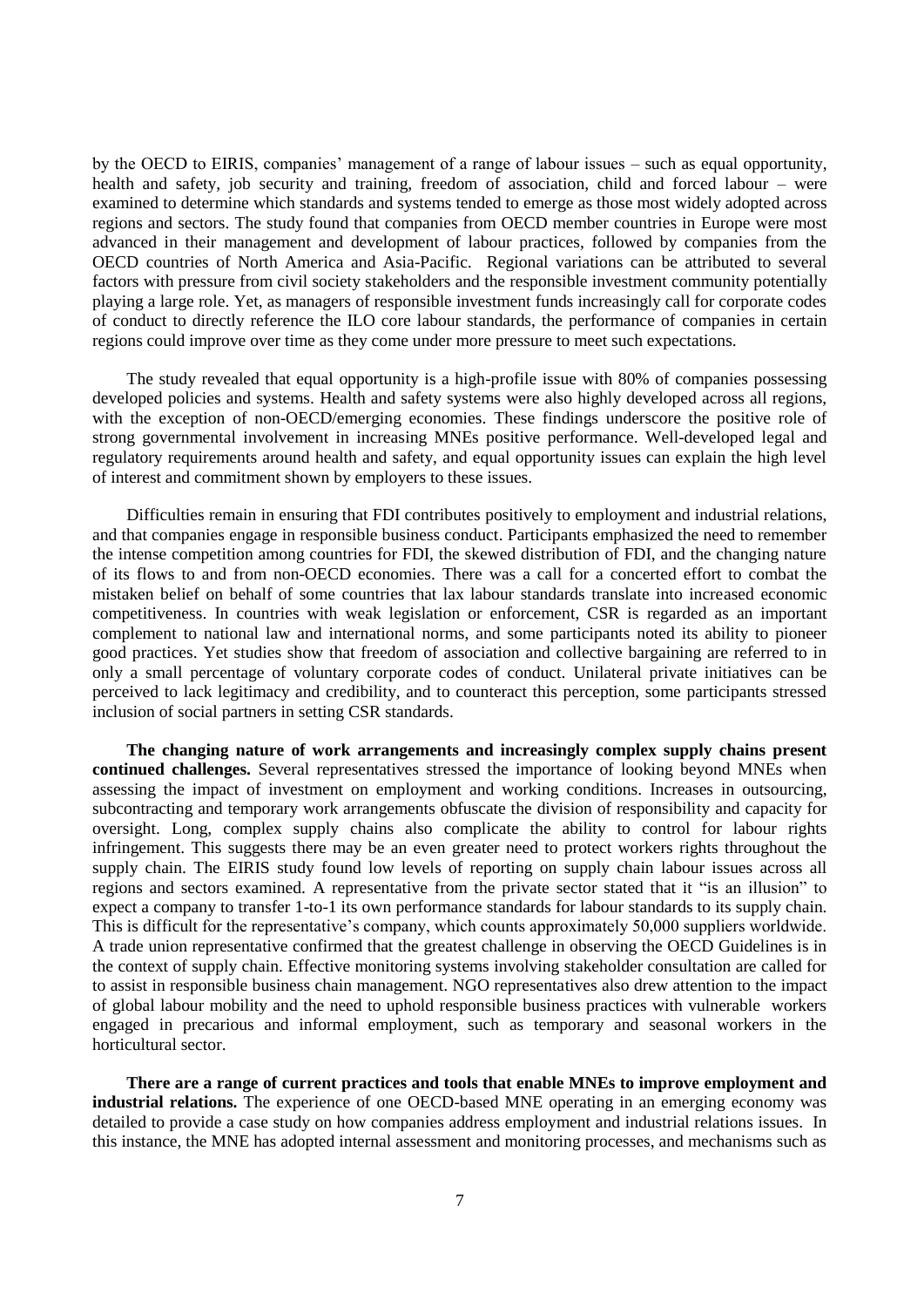whistle-blowing hotlines. The company also established global labour relations structures that enable it to hold regular "network meetings" in its various regions of operations between corporate management, works councils and trade unions. With regard to supply chain governance – especially in a country where labour legislation is weakly enforced – the company has adopted a "snowball" approach, whereby it provides three immediate business partners with tailor-made CSR concepts and policies, and these partners provide such knowledge to three more suppliers, and so on. The Better Factories Cambodia and the South African WIETA projects were identified as significant multi-stakeholder initiatives.

The investment community and other stakeholders want to explore avenues for ensuring that corporate initiatives are not only implemented on the ground, but also that companies have mechanisms and procedures in place to check their application and efficacy. Peer review instruments – involving both trade unions and management – is one way to provide for more accountability and transparency in monitoring of the supply chain. Global framework agreements between MNEs and unions were also mentioned as an instrumental tool in advancing positive employment and industrial relations.

# **3. Role of Public Policies in Promoting Responsible Corporate Management of Employment and Industrial Relations**

**Governments are responsible for creating an environment conducive to responsible business conduct.** The primary duty to protect labour and other rights rests with states. With respect to fundamental principles and rights at work, all ILO member states, by virtue of their membership, have the obligation to respect, promote and to realise them. In addition to law enforcement, governments are responsible for fostering an enabling environment and a corporate culture in which respecting rights is a basic element of doing business. Business is responsible for respecting internationally recognized labour rights even in instances where states are unable or unwilling to enforce the proper governance framework. At the moment, several participants view governments as "over-relying" on private initiatives to take care of issues that fall under their jurisdiction, thereby inhibiting the ability of business to focus on its core activities. Central to resolving this conflict is a clear delineation of responsibilities between the public and private sector.

**States can fulfil their duty through a range of approaches and policy domains.** The first step for government is to demarcate its responsibilities from those of business. For enterprises to engage in responsible business conduct, the distinction between the government's role and its own must be made clear. Participants acknowledged that while on the surface such a step seems simple or self-evident; in practice it challenges the social fabric of interaction between society, government and the private sector. Therefore, governments must also facilitate communication on expected responsible business conduct, including through greater coherence between the different policy domains that affect business. This will move issues related to labour and other human rights from a specialist function to the fore. Incorporating communications of the OECD and ILO standards into the activities and mandates of trade and finance officials, for example, also advances corporate responsibility without requiring new initiatives. However, the key channel for communicating societal expectations to companies and creating an enabling environment for investors is through implementation of national policies and legal frameworks – both of which need to be made more effective.

One framework for effective public policies to promote responsible corporate management of employment and industrial relations identifies four main areas of government intervention: mandating, facilitating, partnering and endorsing. A government can mandate responsible business conduct through laws, regulations and penalties, and the establishment of disclosure, procurement, and public financing requirements. The high performance of OECD-based companies on equal opportunity and health and safety policies, as reported in the EIRIS study, can potentially be attributed to the high level of governmental regulation in these areas. To facilitate the development of good corporate practices, the state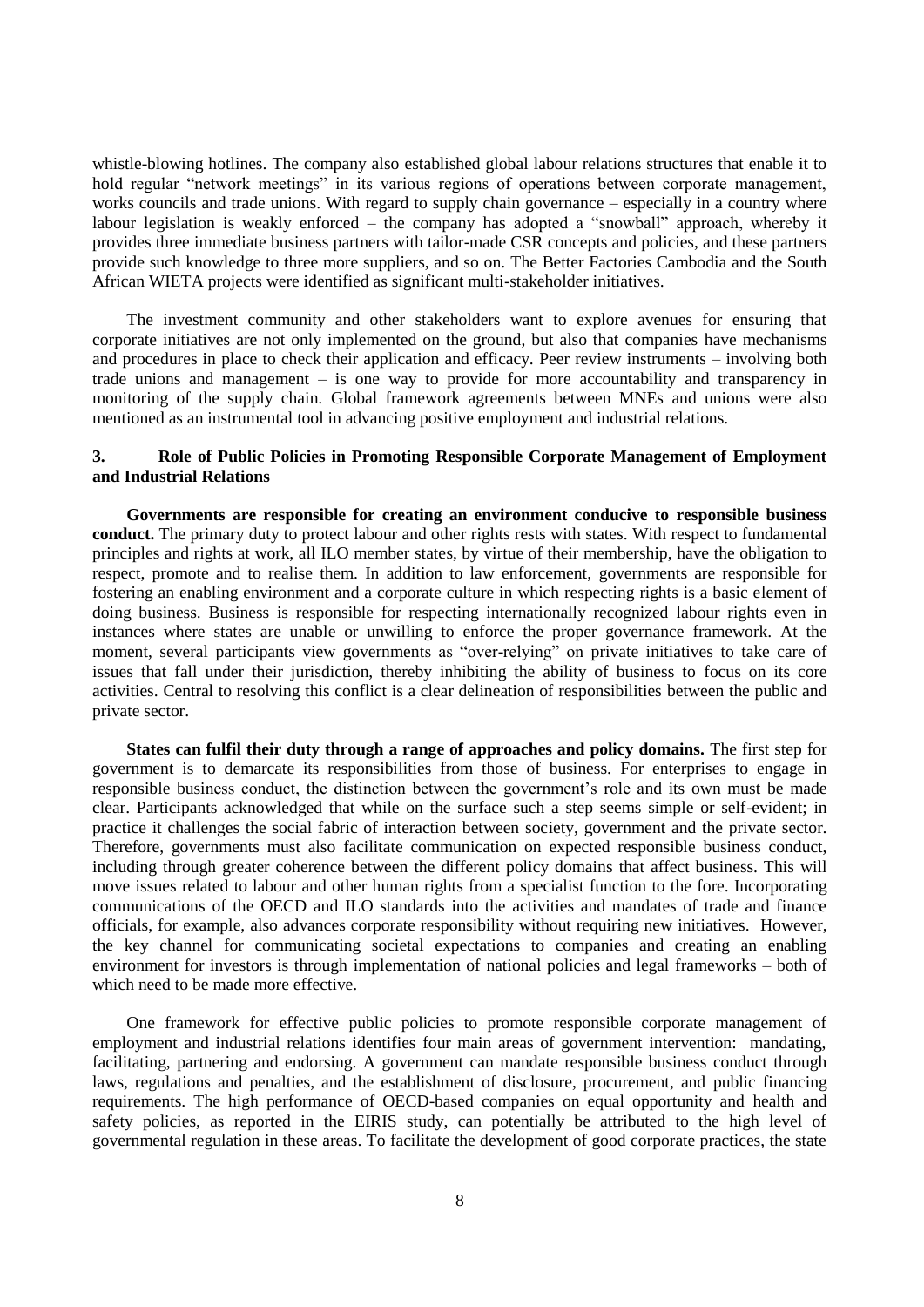can provide fiscal and other incentives in the form of research, training and awareness-raising grants. Governments can also explore non-binding codes, certification and trading schemes as options for further encouragement of private initiatives. Providing a safe space for stakeholders to convene for consultations is another important role governments can assume. Business and government can partner on the joint implementation of accountability and governance mechanisms, and also jointly mobilize financial and other resources to address challenges. For example, business, government and independent foundations can work together on developing creative financing mechanisms for training along the supply chain and to monitor vulnerable groups in the labour market. Governments have "political capital" to dispense through endorsing certain private initiatives with awards or recognition. Although endorsing is the softest area of government intervention, the public platform government can provide should not be underestimated.

**The international level can be instrumental in providing guidance.** Some participants mentioned that when political will at the national level is lacking or governments are constrained in their sphere of influence, the OECD and ILO instruments relevant to corporate social responsibility are indispensable for engaging multinationals. Internationally agreed upon norms serve to enhance transparency and are benchmarks for defining responsibilities and roles in improving employment and industrial practices. Moreover, the OECD's Policy Framework for Investment enumerates core considerations for governments wishing to mobilize private investment for sustainable growth and development, while the Risk Awareness Tool for Multinational Enterprises in Weak Governance Zones provides guidance to corporations when encountering risks or ethical dilemmas in countries with poor governance arrangements. At the same time, a government representative from an emerging economy emphasized his country's view that CSR and the enabling policy framework must be country-specific and evolve within the respective local context. For example, with 94% of India's total labour force of 470 million estimated to work in the informal or unorganized sector, CSR initiatives reach only a very small sector of the economy. Ensuring proper employment and industrial relations practices thus rests squarely within the realm of the public sector.

# **4. The supporting role of the OECD Guidelines and the ILO MNE Declaration: Learning from experience**

The OECD Guidelines and the ILO MNE Declaration are the foremost authoritative instruments relevant to corporate social responsibility in existence today. Their authority derives from their development and formal endorsement by governments and other key stakeholders, firm anchorage in widely accepted international norms, and a high level of business and worker organization engagement. Both instruments help stakeholders distinguish between the responsibility of enterprises and that of the state.

The *ILO MNE Declaration* provides guidance to enterprises and governments on how the principles deriving from international labour standards can be applied by companies in order to maximize their contribution to social and economic progress in all countries of operation. The declaration emphasizes the value of dialogue and partnerships in achieving such goals and contains a set of recommendations concerning five areas: general policies, employment, training, conditions of work and life, and industrial relations. Negotiated between governments, and workers' and employers' organisations, it represents the first international tripartite consensus on the desirable behaviour of multinational enterprises with regard to labour and social policy issues. It also speaks directly to governments about their role in promoting employment creation and respecting workers' rights.

The *OECD Guidelines*, on the other hand, are recommendations addressed to multinational enterprises operating abroad and cover all major areas of business ethics including, in addition to human rights and employment and industrial relations, environment, anti-corruption, competition policy, taxation and consumer interests. The *Guidelines* are supported by a unique implementation mechanism of National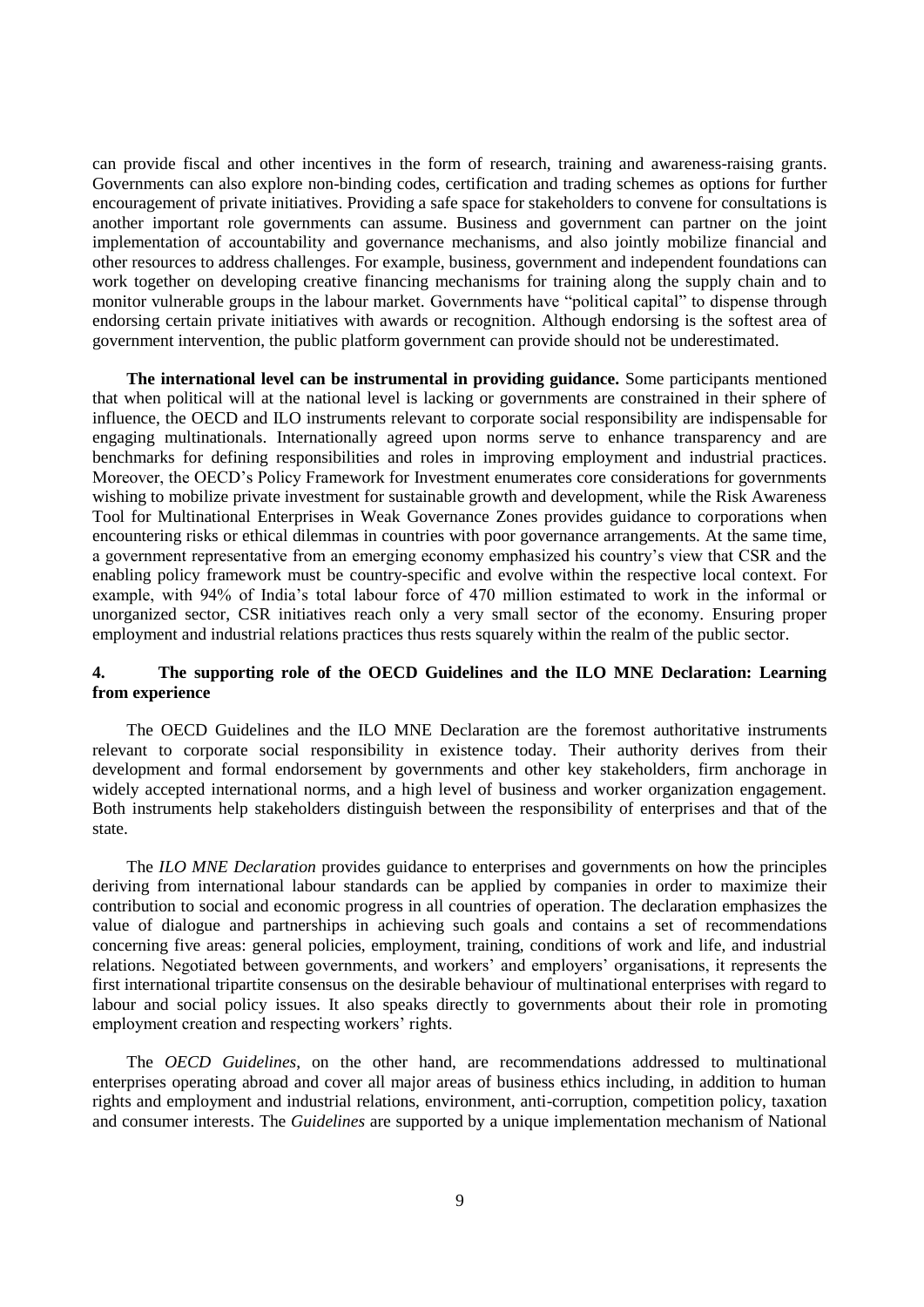Contact Points (NCP), government agencies responsible for actively promoting the Guidelines and offering, through their "specific instances" facility, their good offices to help parties resolve disputes.

With globalization only accelerating, greater use of the OECD Guidelines and ILO MNE Declaration was viewed as key to improving employment conditions worldwide and creating a level playing field for multinational corporations. Explicit reference to these instruments imbues the various standards and principles embodied in CSR initiatives with greater visibility and clarity.

While their visibility has increased, the two instruments are still not sufficiently well-known and are underutilized by the business community and in emerging economies. The ILO international labour standards in the form of conventions and recommendations are well-known. Yet, as pointed out by a panellist representing the business community, awareness and use of the ILO MNE Declaration could be further enhanced. NGOs also report a lack of familiarity with the ILO MNE Declaration and insufficient impact, particularly in southern countries Although the OECD Guidelines may benefit from wider recognition and are referenced by forty-one percent of Fortune Global 500 companies, several participants commented that their exploitation still falls short of their potential, particularly with regard to small and medium-sized enterprises. Targeted and personal outreach to corporate executives and the provision of more user-friendly formats could enhance awareness and use of the instruments within the private sector. Governments should also make greater use of government procurement, export credit insurance, participation in development banks, investment agreements and other support programs to encourage business use of the OECD Guidelines and ILO MNE Declaration. According to participants, the most serious challenge moving forward lies in inducing emerging economies to respond to the expectations contained within the OECD and ILO instruments. It was suggested that the "OECD" label of the Guidelines could be one factor. Promotional efforts should therefore give priority to ways of associating these countries to the instruments, with particular attention to weak governance zones where most human rights and labour abuses occur. Due to its economic impact and significance, the financial sector was singled out as another area for future intensified co-operation.

**The NCP mechanism needs further improvements.** While participants welcomed some recent developments, several speakers felt NCPs could do more to further enhance the effectiveness of the OECD Guidelines. NCP governance structures need to be accountable and sufficiently independent from other government functions in order for NCPs to play a credible role in resolving disputes. Further guidance is needed on the use of the specific instances facility, notably in relation to domestic law and forum shopping, and its application in non-adhering countries, and to increasingly more complex MNE structures and supply chains. The procedural steps for considering specific instances could also be more clearly defined and simplified in some instances. Several participant NCPs stressed the fact that NCPs need to learn more from each other and engage in peer reviews of their performance. All participants welcomed the fact that NCPs had selected performance as the main focus for improvements.

# **5. Working together**

Collaboration is essential to maximizing practical results and achieving coherence, and is contingent upon each actor fully understanding its role and responsibilities. This is clearly laid out in the conceptual and policy framework of "Protect, Respect and Remedy" for business and human rights as developed by the Special Representative of the UN-Secretary General on Business and Human Rights, and unanimously adopted by the Human Rights Council in June 2008. The duty to protect human and labour rights rests with states; corporations have a responsibility to respect these rights, which essentially means to do no harm. The last component of this framework is the need for access to effective remedies for aggrieved parties. CSR should not be relied upon as a substitute for effective labour standards and laws. International labour standards that have been widely subscribed to and are binding already exist, and should be effectively implemented by governments. The CSR challenge is no less than a governance challenge.